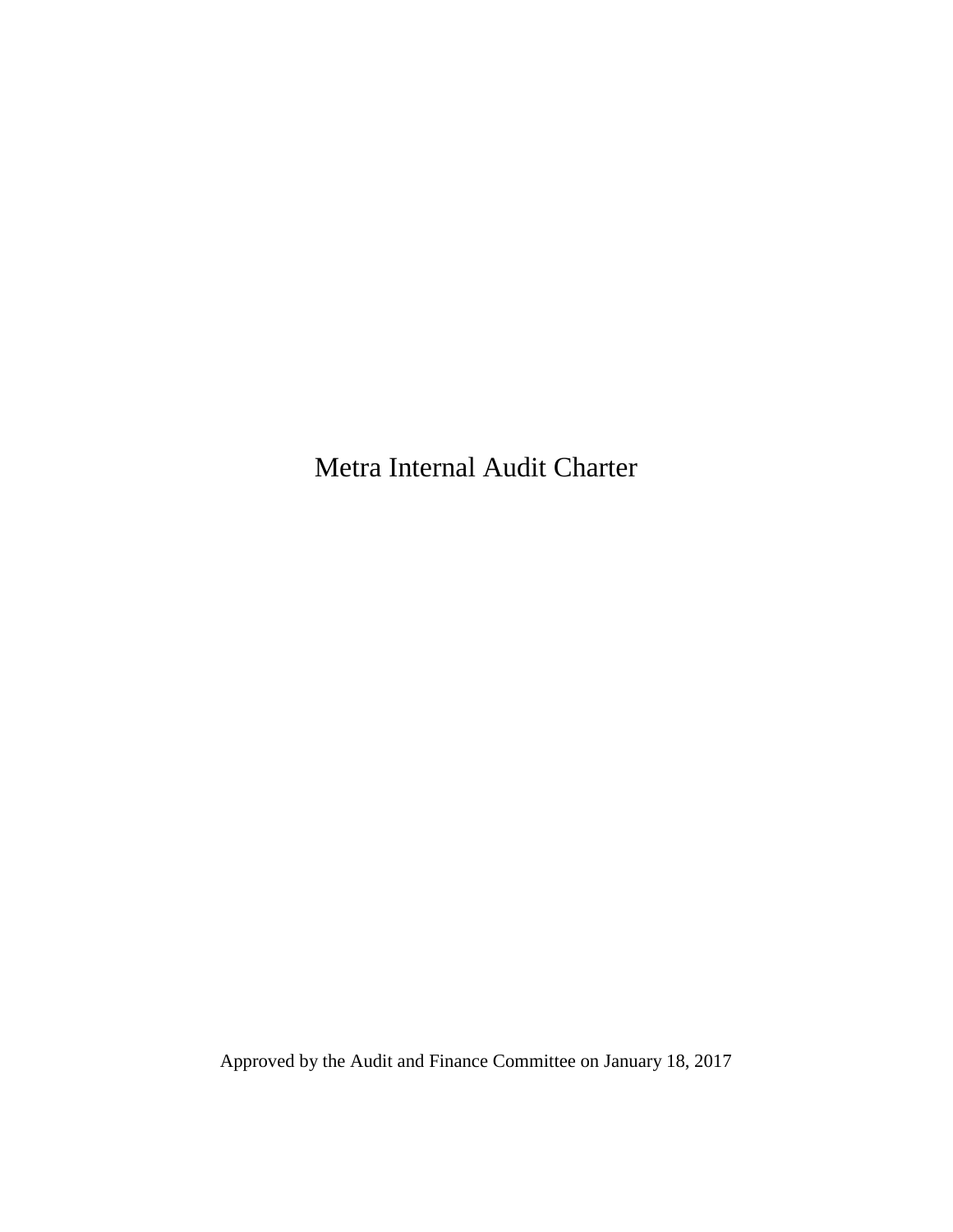## **Introduction**

"Metra" is comprised of the Northeast Illinois Regional Commuter Railroad Corporation and the Commuter Rail Division of the Regional Transportation Authority. Metra provides commuter rail services in the Chicago-land area. It is one of the largest and most complex commuter rail systems in North America, serving a six-county region of more than 3,700 square miles.

To assist Metra as set forth in this charter, Metra's Board of Directors established Metra's Internal Audit Department (Internal Audit). Internal Audit's responsibilities are defined in this charter, which is approved by the Audit and Finance Committee of the Board of Directors. Pursuant to Board Ordinance, the Chief Audit Officer (CAO) reports to the Executive Director and the Audit and Finance Committee of the Board of Directors, which ensures an adequate level of independence from management.

Internal audit is an independent, objective assurance and consulting activity designed to add value and improve the organization's operations. It helps the organization accomplish its objectives by bringing a systematic, disciplined approach to evaluate and improve the effectiveness of risk management, internal control, and governance processes. The objectives of internal audit are to assist members of the organization in the effective discharge of their responsibilities by furnishing them with analyses, appraisals, recommendations, counsel, and information concerning the activities reviewed, and by promoting effective control at reasonable cost.

## **Authorization and Responsibilities**

Authorization is granted for full and complete access to any of the organization's records (either manual or electronic), physical properties, and personnel relevant to an audit engagement. Documents and information given to internal auditors during a periodic review will be handled in the same prudent manner as by those employees normally accountable for them.

Internal auditors have no direct responsibility or any authority over any of the activities or operations that they review. They should not engage in company operating activities, as involvement in operating activities could violate industry-accepted auditor independence standards.

Recommendations and opinions on standards of internal control that apply to a specific activity may be included in the written report of audit findings which is given to management for review and implementation.

The CAO is responsible for ensuring that all activities of the Internal Audit Department are carried out in compliance with the ["International Standards for the Professional Practice of Internal](file://SRV03211/AuditFolders$/Audit%20Admin/Policies%20and%20Procedures%20Manual/A-6%20%20The%20International%20Standards.doc)  [Auditing"](file://SRV03211/AuditFolders$/Audit%20Admin/Policies%20and%20Procedures%20Manual/A-6%20%20The%20International%20Standards.doc) (Standards), as updated and amended, promulgated by the Institute of Internal Auditors.

Under the Illinois Freedom of Information Act, internal audit materials have been specifically exempted from public disclosure. To maximize the effectiveness of the internal audit function, the CAO and Internal Audit staff will maintain the confidentiality of all materials compiled for audit purposes and all reports issued by Internal Audit.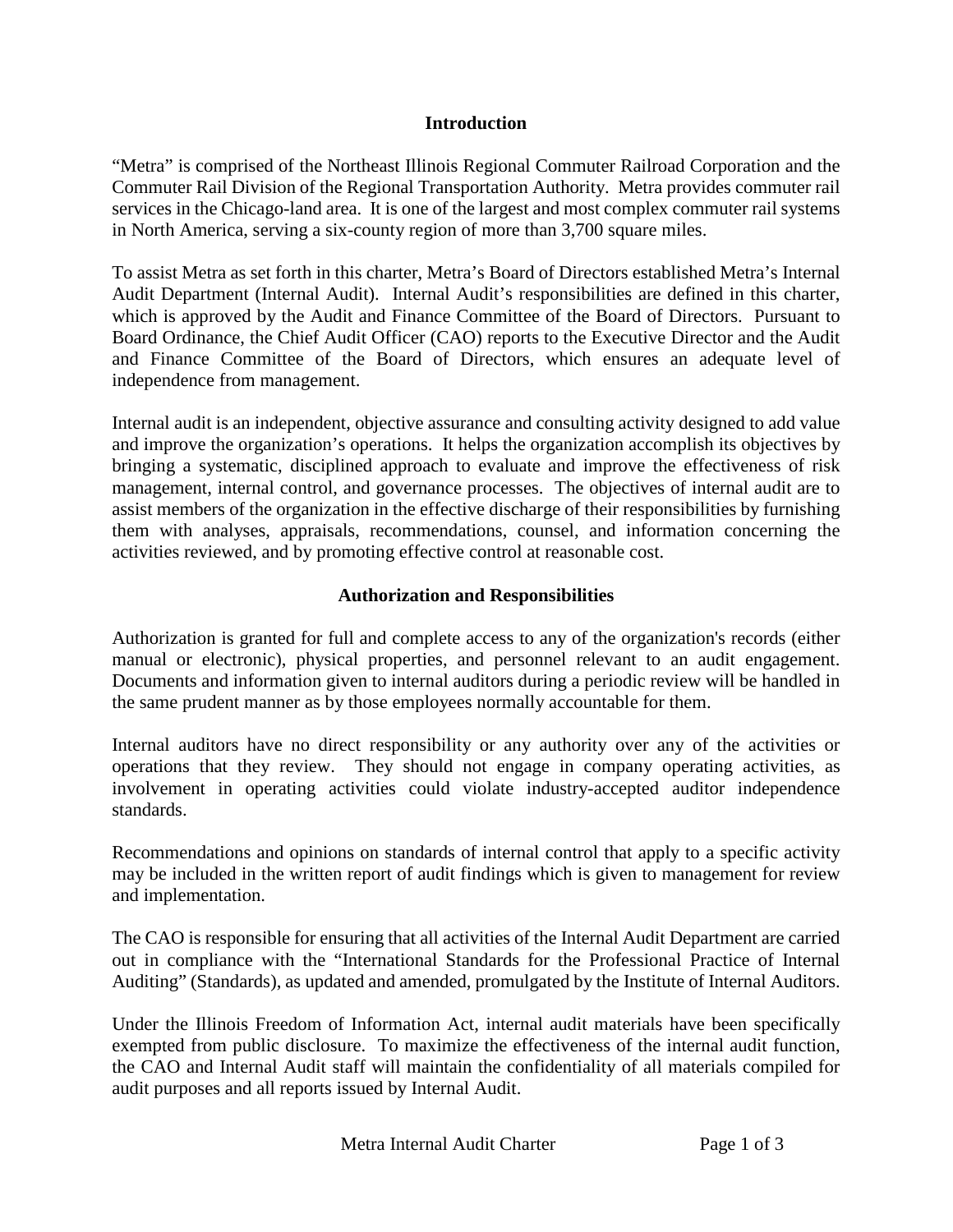## **Definition of Audit Scope**

The scope of internal audit encompasses the following activities:

- Review the adequacy and effectiveness of management's processes for risk management, internal control, and governance.
- Review the adequacy and effectiveness of management's system for strategic and annual plans and objective setting, and ensure the annual internal audit plan is designed to assist in attaining these objectives.
- Review established systems, policies, and procedures to determine if they are adequate to ensure the organization is in compliance with laws and regulations.
- Review financial reporting and disclosure controls and advise management in their representations and assertions regarding these controls.
- Review means of safeguarding assets.
- Conduct an annual risk assessment identifying and evaluating events that could affect achievement of Metra's objectives, employing an enterprise-wide perspective and utilizing a systematic approach to identify and categorize risk.
- Appraise efficiency and effectiveness with which resources are deployed.
- Coordinate audit activities with those of the organization's external financial auditors, Regional Transportation Authority internal auditors, and other federal and state oversight bodies.
- Advise in the design, development, testing and implementation of new business processes and control systems, including electronic management information and data processing systems, *e.g.*, ERP.
- Assist the Board of Directors, the Audit and Finance Committee and the Executive Office with special engagements and consultations.
- Review the organization's guidelines for ethical business conduct and the process for ensuring compliance.
- Periodically review procedures for receipt, retention, and treatment of complaints about accounting and auditing matters.
- Ensure compliance with MET 14-01 requirements, including periodic reviews of executive compensation and benefits.